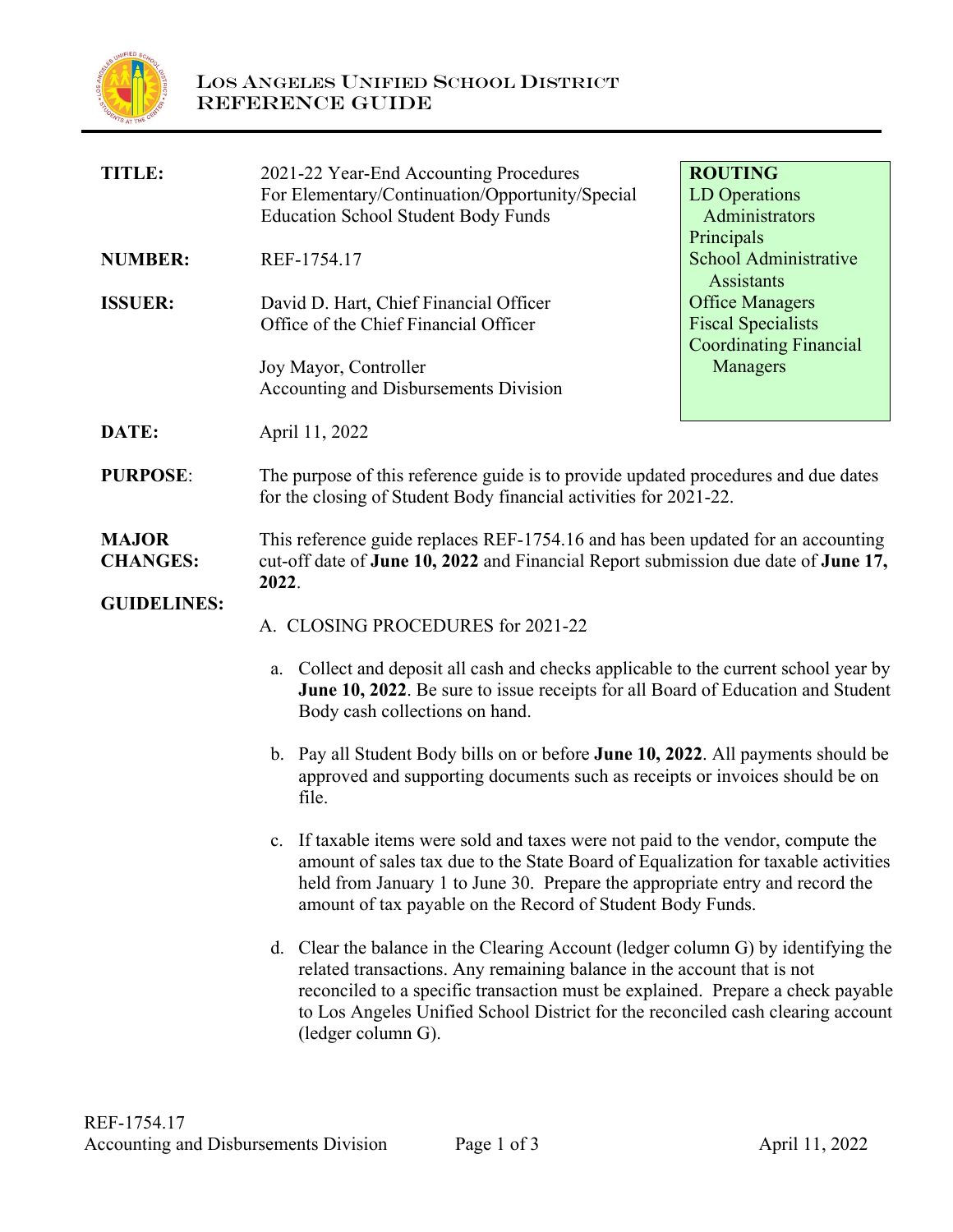

 Mail the check along with complete CRU Remittance Form to the following address using U.S. Postal Service:

Treasury and Other Accounting Services Branch Cash Receipts Unit 333 South Beaudry Ave.,  $26<sup>th</sup>$  Floor Los Angeles, Ca 90017

e. Complete bookkeeping for June and prepare the Student Body Trial Balance, Bank Reconciliation, and Statement of Student Body Financial Condition reports. Obtain an approval signature from principal and email the signed copy and MS Excel version of these reports to the Coordinating Financial Manager (CFM) by **June 17, 2022** (prior to leaving for summer break). Ensure that any required financial report for a Student Body entertainment event or any other activity has been prepared and is on file with the Student Body records.

Please note that Imprest Fund reconciliations should be submitted to your Fiscal Specialist. Imprest Fund reimbursement claims should be submitted to Accounts Payable for timely replenishment of accounts and to maintain fiscal year balance. Reimbursements should be recorded in the current fiscal year. Please refer to Accounting and Disbursements Division Reference Guide REF-1706.4, Imprest Funds, dated September 15, 2015.

# B. RECORDS

All records relating to Student Body funds must be available at the school. The records subject to audit include the following:

- Record of Student Body Funds Ledger
- All receipt books, used and unused
- Duplicate deposit slips (and passbooks, if any)
- Checkbook
- Bank statements, canceled checks, and bank debit/credit memos
- All vendors' invoices and statements (arranged numerically by check number)
- Petty cash records
- Request for Authorization form
- Fund Raising Financial Statements
- Inventories of Student Body materials, such as T-shirts, bike bags, and other unsold merchandise remaining from special sales and events, priced at cost
- Copies of reports on entertainment events, book fairs, special sales, salvage drive weight slips, sales tax returns, etc.